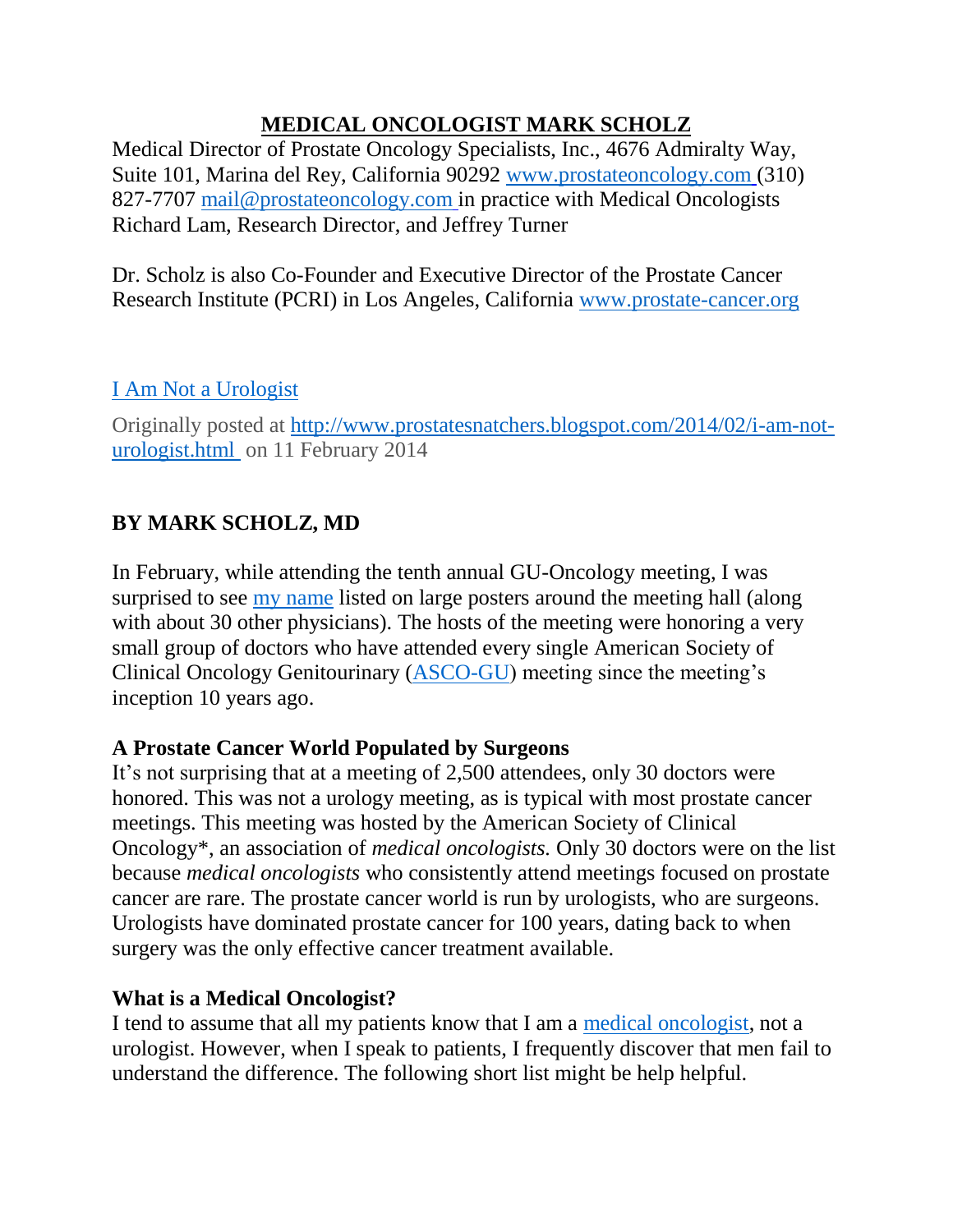### **Medical Oncologists:**

1. Take leadership of a medical team comprised of medical doctors from various specialties

2. Are trained to manage all types of cancer

3. Supervise multimodality therapy (surgery, radiation, immune, hormonal and chemotherapy)

4. Are board certified in internal medicine as well as medical oncology

5. By observing patient outcomes, learn through first-hand experience which surgeons and radiation doctors are the most skilled

6. Are trained in how to administer multiple different types of medications—both for cancer treatment *and* for overall health needs—safely, in combination

7. Have no innate preference for surgery over radiation, since they perform neither

## **Urologists:**

1. Are trained first and foremost as surgeons

2. Are trained to care of numerous *noncancerous* maladies of the genitourinary tract (kidney stones, erectile dysfunction, bladder infections, prostate enlargement, vasectomies, repair of congenital anomalies, urinary leakage, etc.)

3. Have no internal medicine training

4. Have a rudimentary understanding of cancer treatment (outside of doing surgery)

Let's take up the issue of leadership. In this complex modern era, good medical outcomes require a coordinated team effort that maximizes the participation of all the different medical specialties. Five specialties commonly participate in prostate cancer management: urology, radiation oncology, radiology (reading scans), pathology (reading biopsy specimens under the microscope) and medical oncology. Obviously, any kind of team, medical or otherwise, performs best with knowledgeable and experienced leadership. With almost every other type of cancer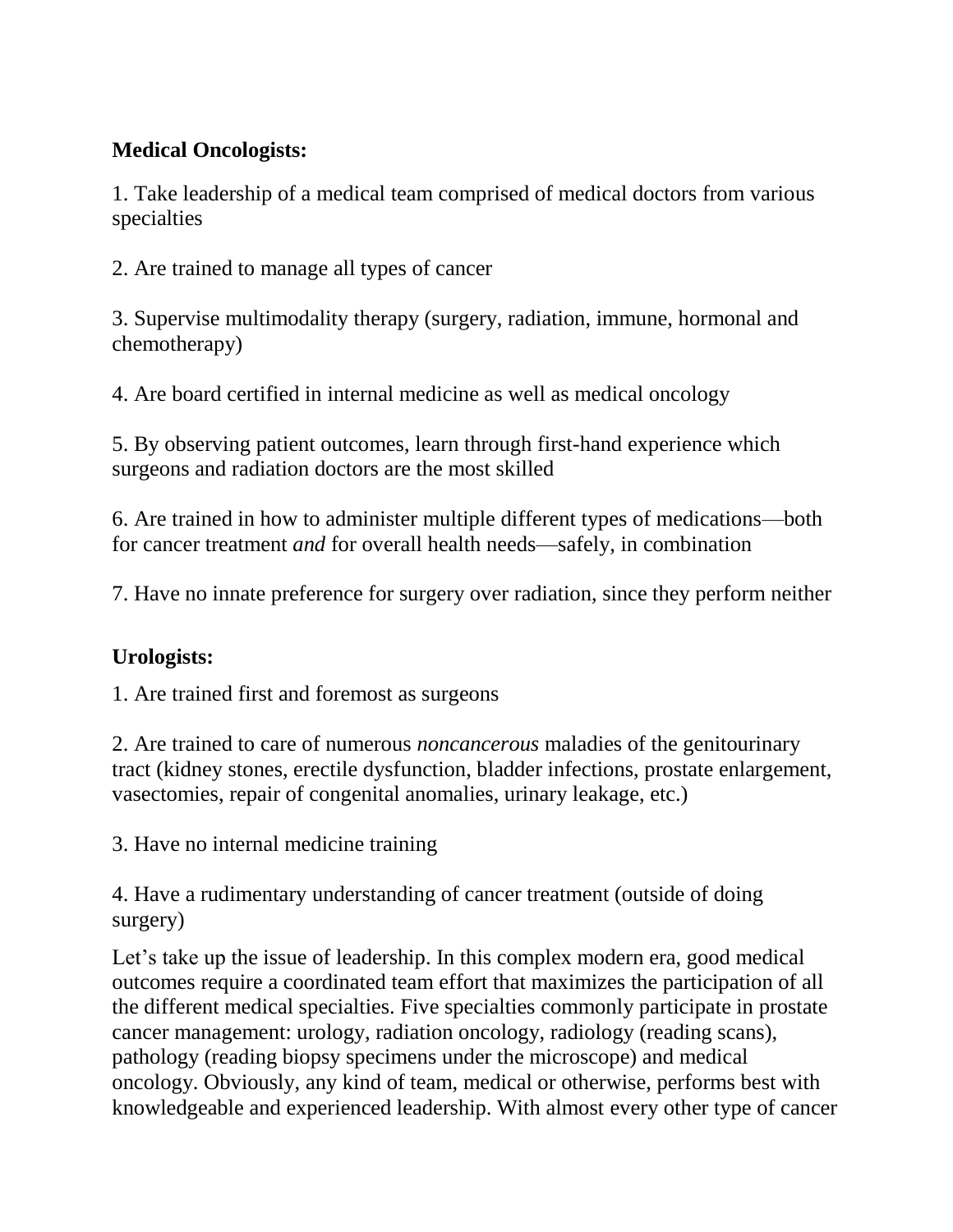(besides prostate cancer) medical oncologists take the lead.

# **Longstanding Tradition Makes Prostate Cancer the Exception to the Rule**

It's surprising to most people that university medical oncology fellowship programs (like USC, where I trained) offer no training in the management of earlystage prostate cancer. This role has been totally abdicated to the urologists. While *advanced-stage*prostate cancer patients do transfer their care to oncologists somewhat more frequently, this happens *in only half the men with advanced disease.*

Studies show that 50% of men with advanced prostate cancer who succumb to progressive disease die without ever consulting with a medical oncologist! This practice of urologists holding onto their patient to the bitter end may have been defensible back when the effective treatment options for advanced disease were limited to Lupron, Casodex and palliative spot radiation to the bones. However, forgoing oncology consultation in this modern era of Provenge, Zytiga, Xtandi, Xofigo and Jevtana, all of which are proven to prolong survival, borders on lunacy.

Yet despite there being over two million prostate cancer survivors in the U.S., less than a one-hundred (100) medical oncologists who actually specialize in prostate cancer, and almost all of these are in academia doing clinical or laboratory research. Outside of academia less than ten (10) medical oncologists specialize in prostate cancer fulltime. Three of these are in my office in [Marina del Rey.](http://prostateoncology.com/about%3Cstrong%3E%3C/strong%3E/medical_team) The other free-standing medical oncology clinics that specialize in prostate cancer are listed at [www.goo.gl/hfFt3F](http://www.goo.gl/hfFt3F)

#### **Practice Makes Perfect**

Real day-to-day clinic experience treating large numbers of men with one disease—in this case prostate cancer—improves the skill level of the practicing doctors. Skillful doctors are of great value because new medicines are being approved at an ever faster pace. Familiarity with their use can only be achieved at a high-volume prostate cancer clinic. A fulltime prostate oncologist gains practical experience that takes years to appear in textbooks.

Furthermore, prior to FDA approval, new drugs can only be obtained by participating in clinical trials. But it's dangerous to conclude that every agent under clinical investigation will provide meaningful benefit. While there is no absolute inside information, most of the prostate oncologists in the country know each other so "inside information" can be learned from a simple phone call or a chance meeting at one of the various prostate meetings that occur throughout the year.